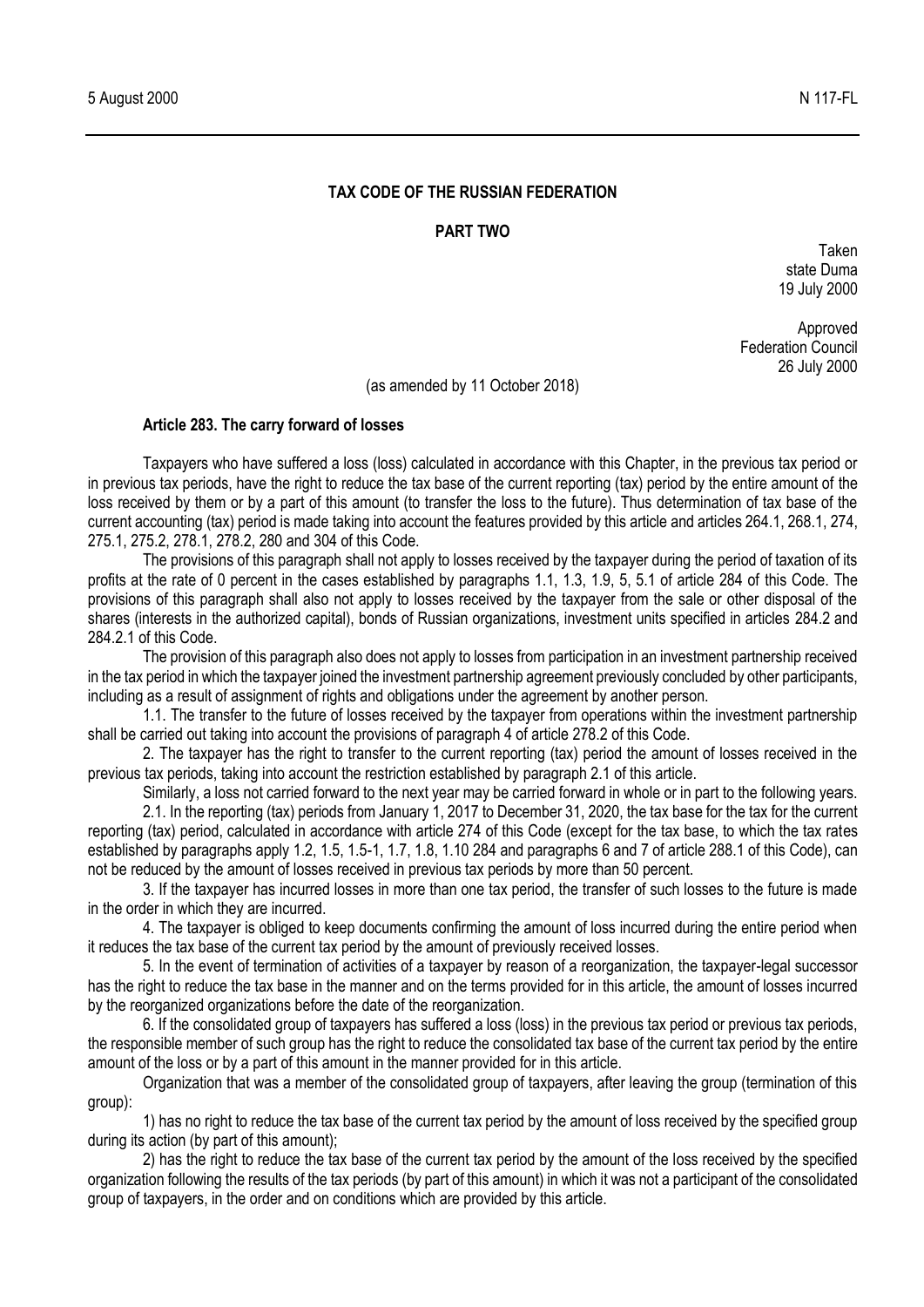If the organization which was the participant of the consolidated group of taxpayers during the participation in the specified group was reorganized in the form of merge or accession, after exit from structure of the specified group (termination of action of this group) this organization has the right also to reduce tax base of the current tax period by the amount of the loss received by the organizations (for part of this amount) which successor is the organization which left structure of the group following the results of the tax periods, in which such reorganized organizations were not participants of the consolidated group of taxpayers, in the order and on conditions which are provided by this article.

In the case that the organization who was a member of the consolidated group of taxpayers, in the period of their participation in this group was newly established by separating of the organization, after the withdrawal from the specified group (the termination in this group) this organization also has the right to reduce tax base of the current tax period by the amount of the loss incurred by the organization (for the portion of this amount), the assignee of which is the organization that came out of this group for the tax periods, in which such reorganized organization was not the participant of the consolidated group of taxpayers, in the order and on conditions which are provided by this article, taking into account article 50 of this Code.

### **Article 284. Tax rate**

1. The tax rate is set at 20 percent, unless otherwise provided by this article. Herewith:

the amount of tax calculated at the tax rate of 2 percent (3 percent in 2017-2020) is credited to the Federal budget, unless otherwise specified in this Chapter;

the amount of tax calculated at the tax rate of 18 percent (17 percent in 2017 - 2020) is credited to the budgets of the constituent entities of the Russian Federation.

The tax rate of the tax which is subject to transfer to budgets of subjects of the Russian Federation, laws of subjects of the Russian Federation can be lowered for separate categories of taxpayers. At the same time, the specified tax rate may not be lower than 13.5 percent (12.5 percent in 2017-2020), unless otherwise provided by this article.

For the organizations-residents of the special economic zone the laws of subjects of the Russian Federation can establish the lowered tax rate of the income tax which is subject to transfer to budgets of subjects of the Russian Federation from the activity performed in the territory of the special economic zone provided maintaining separate accounting of the income (expenses) received (incurred) from the activity performed in the territory of the special economic zone, and the income (expenses) received (incurred) at implementation of activity outside the territory of the special economic zone.

… 1.2-1. For the organizations-residents of the special economic zone (except for the organizations specified in point 1.2 of this article) the tax rate on the tax which is subject to transfer to the Federal budget is established in the amount of 2 percent.

### **Article 259.3. Application of increasing (decreasing) coefficients to the depreciation rate**

1. Taxpayers have the right to apply a special coefficient to the basic depreciation rate, but not higher than 2:

… 3) in respect of own depreciable fixed assets of taxpayers-organizations having the status of a resident of an industrial production or tourist and recreational special economic zone or a member of a free economic zone;

Article 381. Tax benefits

#### Exempt from taxation:

…

… 17) organizations, except for the organizations specified in paragraph 22 of this article - in respect of property accounted for on the balance sheet of the resident organization of the special economic zone established or acquired for the purpose of conducting activities in the territory of the special economic zone used in the territory of the special economic zone under the agreement on the establishment of the special economic zone and located in the territory of the special economic zone, within ten years from the month following the month of registration of the said property.;

22) the shipbuilding organizations having the status of the resident of the industrial production special economic zone-concerning the property considered on their balance sheet and used for the purpose of construction and repair of vessels within ten years from the date of registration of such organizations as the resident of the special economic zone, and also concerning the property created or acquired for the purpose of construction and repair of vessels within ten years from the date of registration of the specified property, but no more than during the period of existence of the industrial production special economic zone;